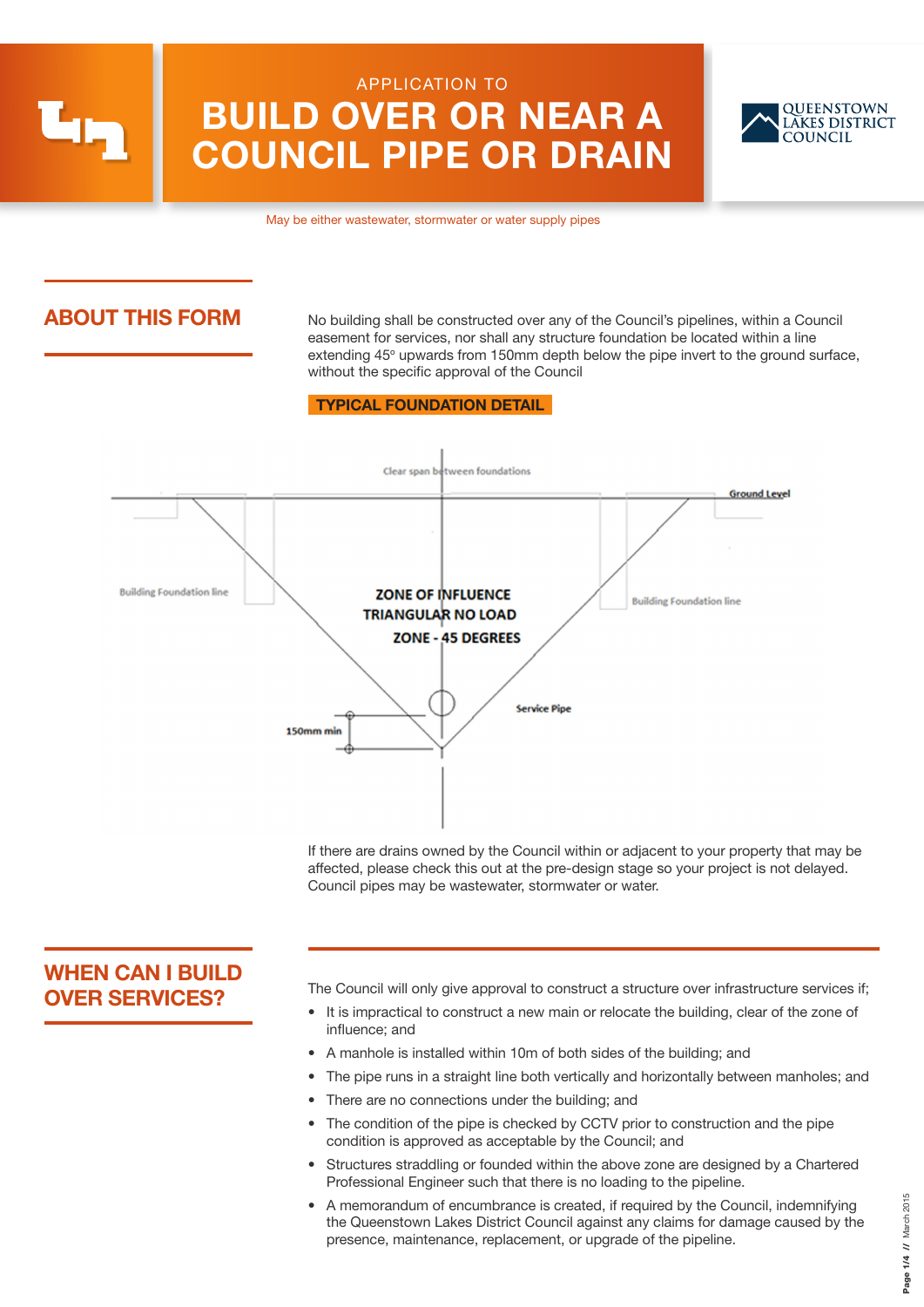### WHO PAYS?

#### SECTION 451 OF THE LOCAL GOVERNMENT ACT 1974 STATES:

- 1) If any person proposes to erect any building or to carry out any work in such a location and at such levels that the diversion, alteration, protection, or replacement of any drainage works of Council appears to be essential to the erection of the building or carrying on of the work
	- a) That person shall notify Council of his proposals; and
	- b) If Council is satisfied that it is practicable for its drainage works to be diverted, altered, protected, or replaced without material interference with the services for which it is responsible and that it is reasonable that this can be done, it may enter into an agreement with that person as to the manner in which the drainage works shall be diverted, altered, protected, or replaced.
- 2) The cost of so diverting, altering, protecting, or replacing the drainage works of Council shall be borne by that person, and all other cost.
- 3) If that person fails to comply with any condition specified in any such agreement, he commits an offence against this Act.

#### YOU WILL NEED TO COVER ANY COSTS TO THE COUNCIL OF:

- CCTV condition surveys; and
- Changes to any easement documents, if necessary; and
- Memorandum of Encumbrance expense, if necessary; and
- Design and construction work to move or change the assets in any way.

# SUBMITTING AN APPLICATION

- Submit your application online at services@qldc.govt.nz and address to *Principal Engineer, Infrastructure and Assets.*
- Post an application to: *Principal Engineer, Infrastructure and Assets, Queenstown Lakes District Council, Private Bag 50072, Queenstown 9348*
- Hand delivered applications to QLDC offices at either; *Principal Engineer, Infrastructure and Assets, 10 Gorge Road, Queenstown or 47 Ardmore Street, Wanaka.* Note that technical assistance may not be immediately available.

### PLANS

Details of existing QLDC Infrastructure service locations can be viewed directly by visiting www.qldc.govt.nz and clicking on "Mapping" and then selecting "Visit our map site". This will allow viewing of Council managed infrastructure in your area but does not include easement information. If you have a copy of a PIM or obtain one from Council this may assist identifying services and easements on your site.

## EASEMENTS

Easements for public infrastructure grant rights that provide Council with the right to work on and replace a pipe if and when necessary. You will need to identify where easements for Council services are located on your property. These are registered on your property Certificate of Title and your lawyer will be able to assist with obtaining relevant title and easement data. The easement prevents the landowner from placing structures and/or landscaping within the easement area without prior approval from the Council. If you want to place any structure within the easement then the easement terms must be varied to reflect the fact that Council has given approval, and to reflect that Councils obligations with respect to making good any damage caused as a result of it exercising its rights does not apply to the repair of any structures erected within the easement area.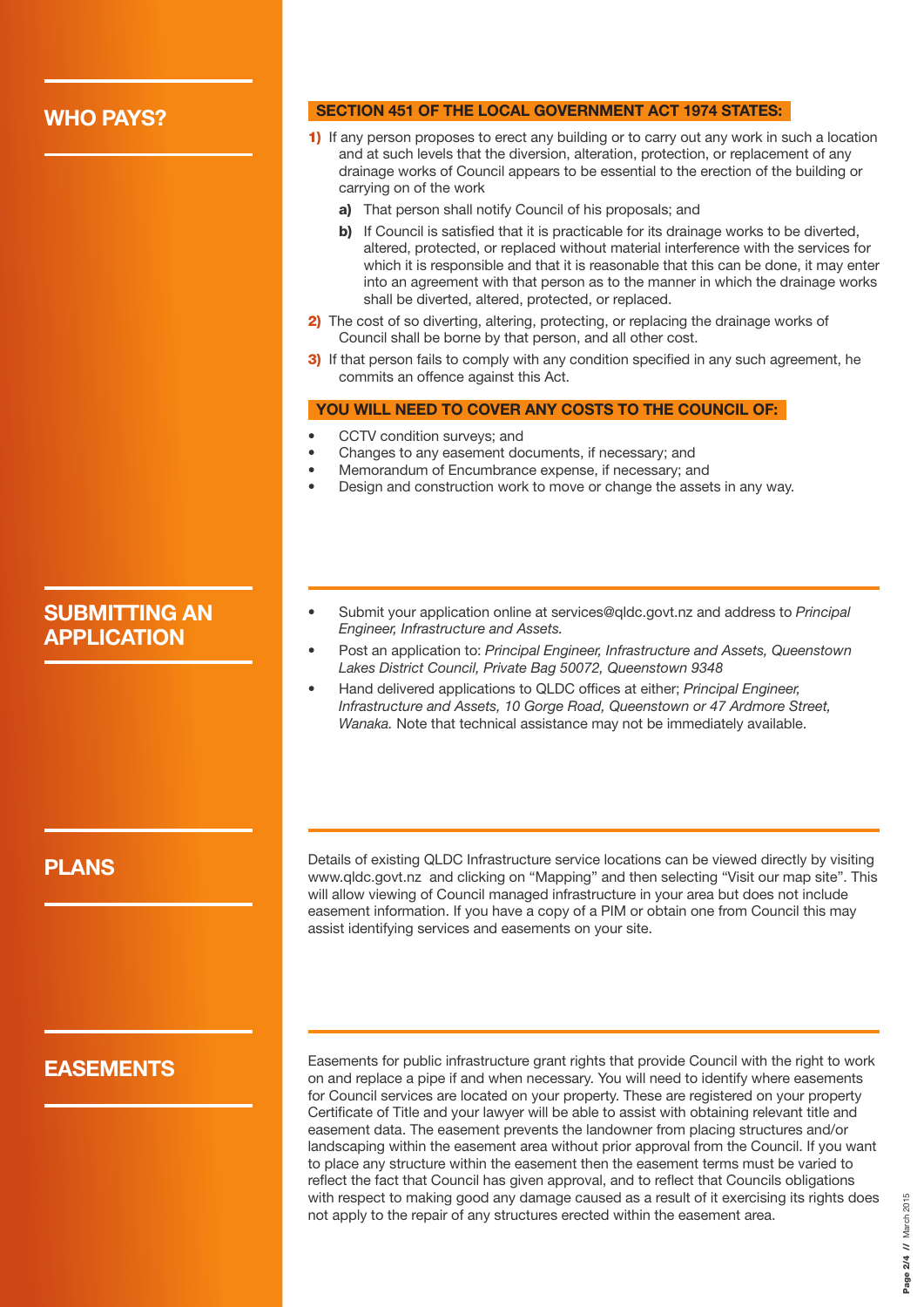PROCESS - HOW TO PROCEED WITH

**CCTV** A CCTV survey of existing drains (waste and storm water only) may be carried out by the Council and charged to the applicant. This is to identify any maintenance that Council may undertake prior to your building construction. Depending on the risk to the pipe during construction a further CCTV may also be required (following construction) to confirm damage has not occurred to the pipes. Any damage will be the responsibility of the applicant.

#### **YOUR PROJECT** Check your site against location of buried services.<br>
Ways to check include: Council infrastructure maps, survey plans, easements on property Certificate of title, on-site manholes or markers, obtain PIM. Finalise your building plans and apply for building consent. If applicable include Council approved and signed Application form to Build over or near a Council pipe or drain. Proposed structure clearly not affected by Council infrastructure or in breach of easement conditions. NOT CLEAR OPTION 1: Choose a location/layout not affected by Council infrastructure. OPTION 2: Apply to relocate the pipeline. OPTION 3: Apply to build over Council infrastructure and/or within **Council** easement. Proposed structure **affected** by Council infrastructure or breaching easement. Consult with suitably qualified professional to assess options. Eg registered engineer, property lawyer, surveyor, certified plumber or drain layer. Complete the Council Application form to Build over or near a Council pipe or drain.